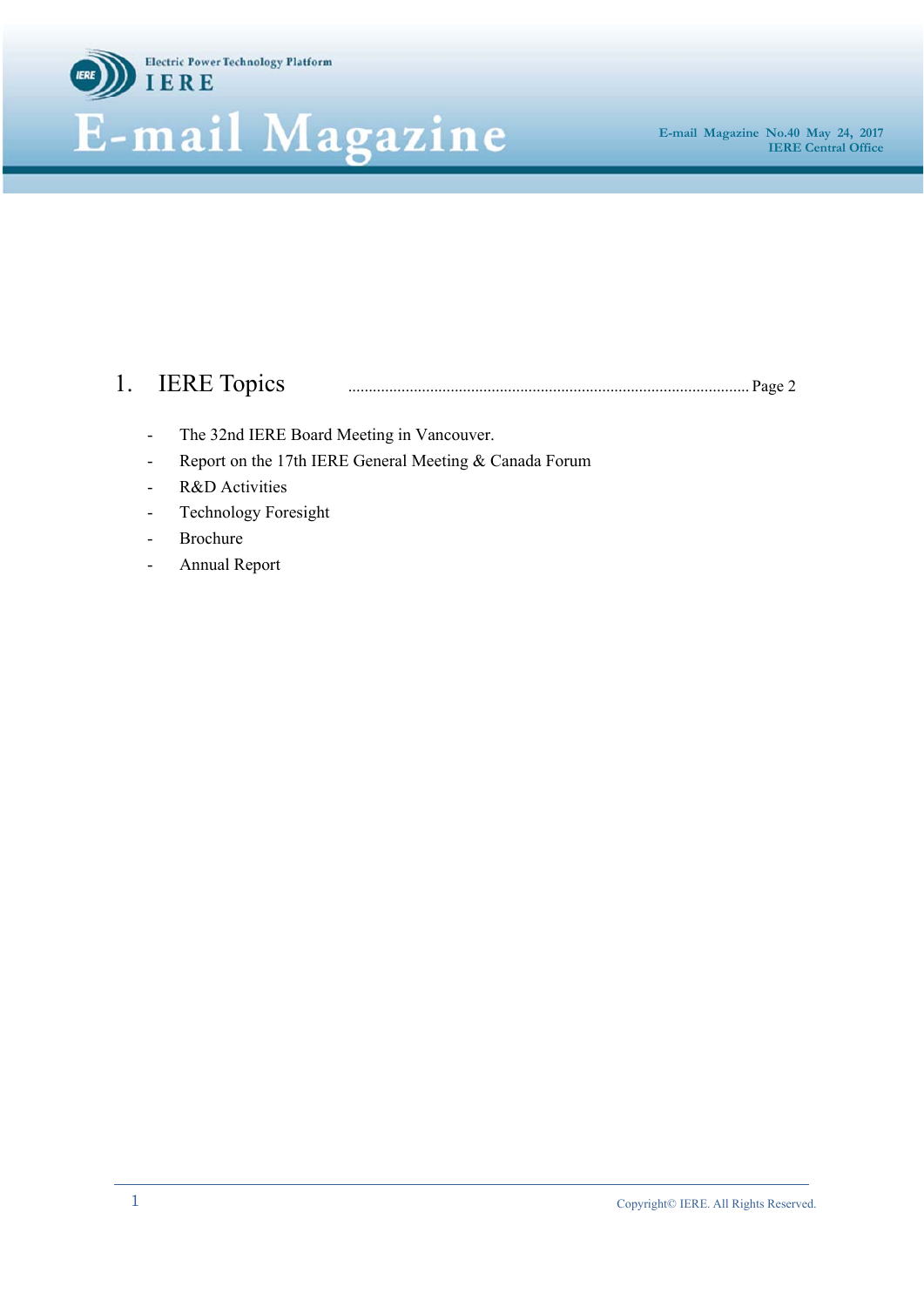

## 1. IERE Topics

## 1-1. The 32nd IERE Board Meeting in Vancouver

The 32nd IERE Board Meeting was held on May 16, 2017 in Marriott Pinacle Hotel, Vancouver, Canada. The main agenda were as below;

- Review of membership
- IERE Progress Reports, Accounting Report/Budget Plan
- TIS activities in Africa
- R&D activities of MeOH Marker Project
- Technology Foresight, Evaluation and next step
- Membership
- Short term action plan
- Upcoming Events for 2017 and 2018
- Next Board Meeting

The minutes will be posted shortly.

https://www.iere.jp/archives/boardmtg.html

(Only IERE Members)

#### 1-2. Report on the 17th IERE General Meeting & Canada Forum

The 17th IERE General Meeting & Canada Forum were held in Vancouver, Canada on May 16 - 19, 2017, co-hosted by Powertech Labs Inc. with 63 participants from 12 regions. Common Theme was "Electric power storage, energy conversion and impact on the 21st century power grid". The abstracts and presentation slides can be downloaded on IERE Website https://www.iere.jp/events/forum/2017-canada/program.html

(Members and Participants only)

#### 1-3. R&D Activities

The documents of MeOH Marker Project for Transformer (Applications of Methanol as an Innovative Ageing Marker for Transformer Insulating-Paper Diagnosis) can be downloaded on IERE Website. https://www.iere.jp/archives/others.html

(Only IERE Members)